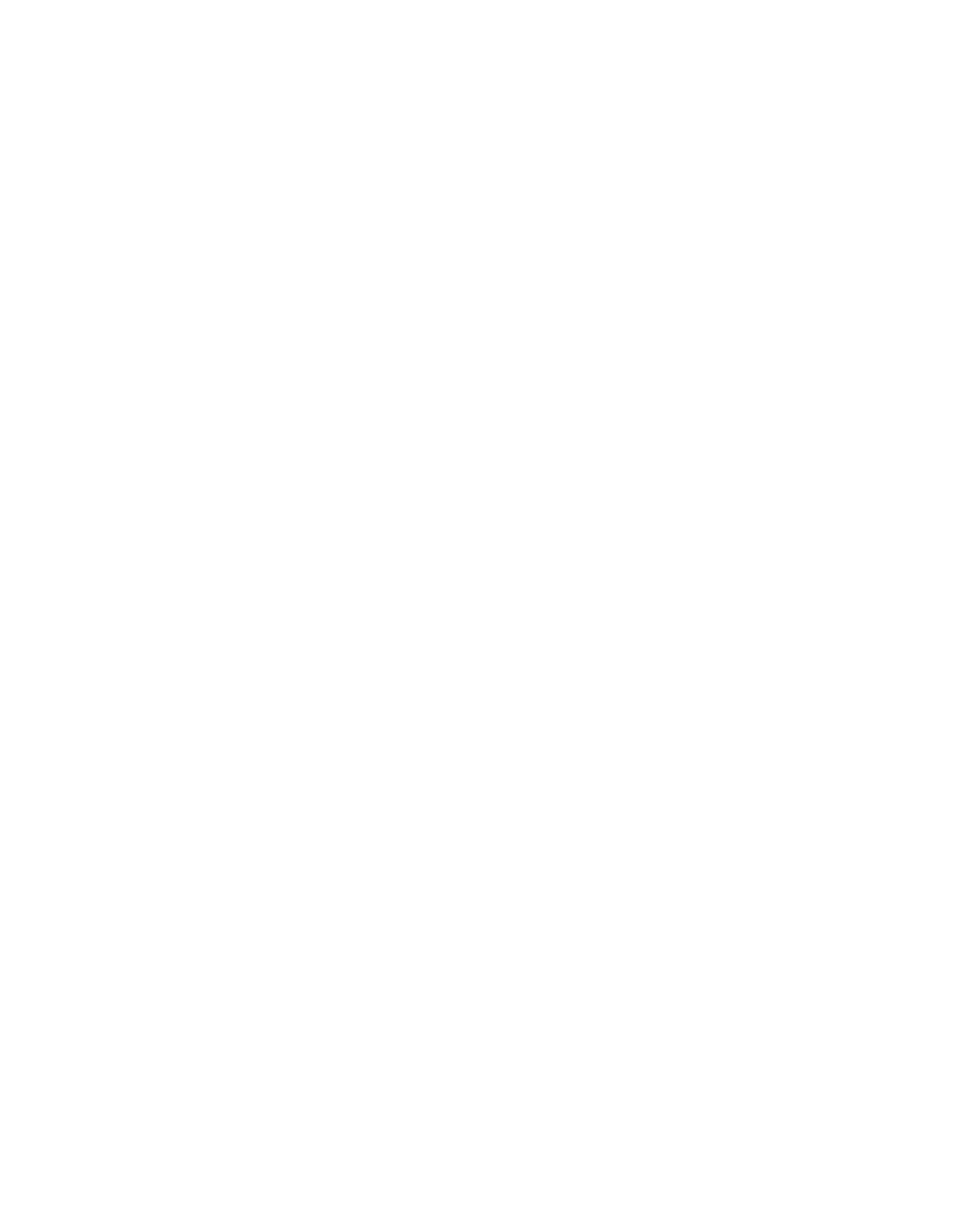#### **TABLE OF CONTENTS:**

| Controls more stringent than those required by sections 301(b) and 306 of the Act would result in |  |
|---------------------------------------------------------------------------------------------------|--|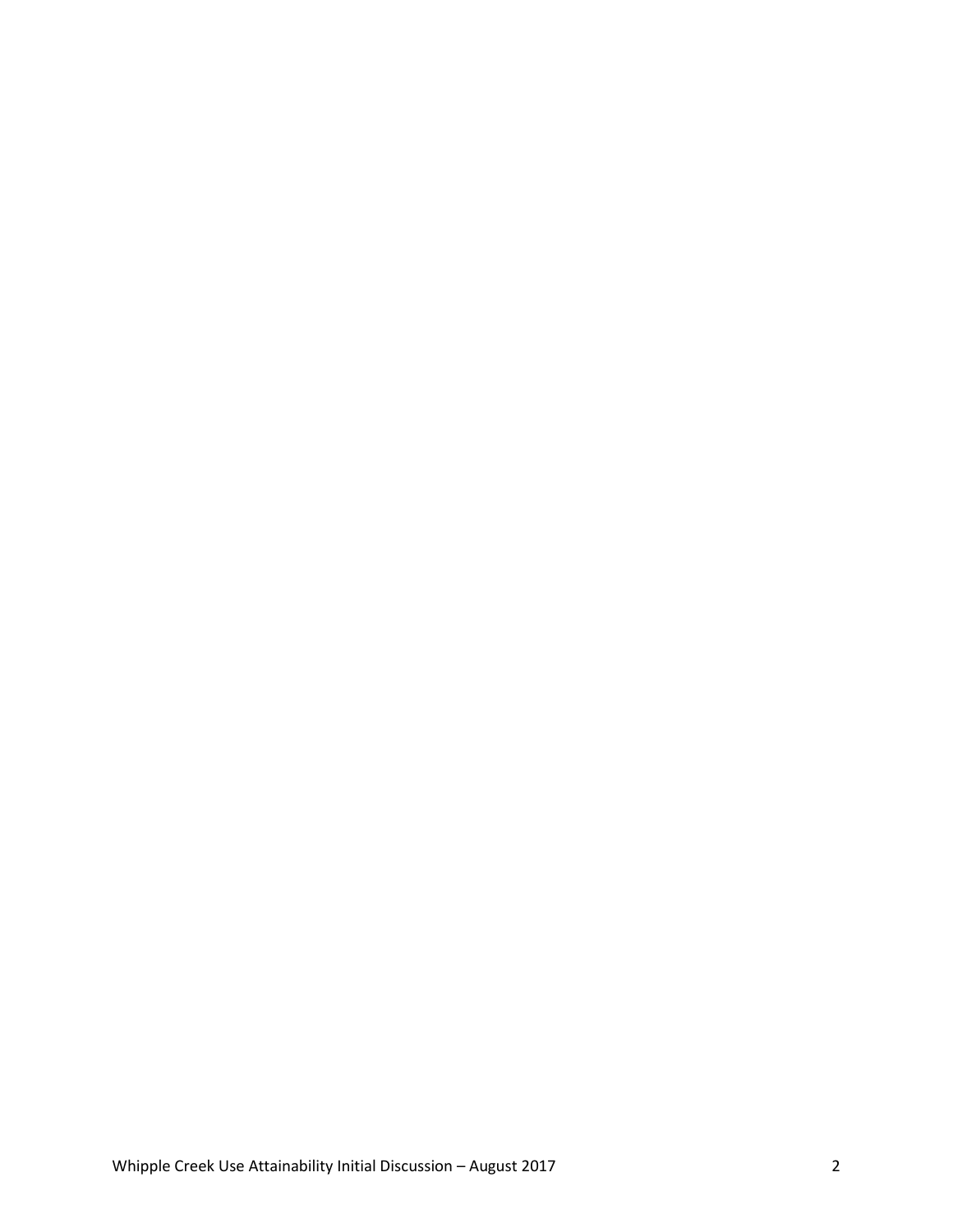## <span id="page-4-0"></span>**Background**

The permit requirement to create a plan that restores designated uses does not consider whether those uses are attainable using AKART. Designated uses for Whipple Creek are specified in Chapter 173-201A using no basin-specific data; instead, the designated uses are generic to the waters of the state where salmon are present. That is salmon spawning, rearing and migration. Along with salmon habitat, the standards call for bacteria levels that allow full contact recreation.

Basically, a designated use can be removed if conditions causing its loss are irreversible. However, irreversible is a relative term. Federal law lays out conditions whereby an unattained designated use is irreversible.

It is apparent that the Whipple Creek designated uses once existed and they are either not being met or are severely degraded due to over 100 years of mechanized reconfiguration of the basin land cover and hydrology. As we develop our plan, we should consider the extent to which our remedies are attempting to reverse the irreversible.

While a use attainability analysis is beyond the scope of this project, adaptive management restoration goals should consider attainability as proposed management actions are prioritized for implementation.

## <span id="page-4-1"></span>**Regulatory Framework**

#### <span id="page-4-2"></span>**Federal**

Under **40 CFR 131.10(g),** federal law allows states to remove a designated use which is not an existing use, as defined in § 131.3, or establish sub-categories of a use if the State can demonstrate that attaining the designated use is not feasible because:

- 1. Naturally occurring pollutant concentrations prevent the attainment of the use; or
- 2. Natural, ephemeral, intermittent or low flow conditions or water levels prevent the attainment of the use, unless these conditions may be compensated for by the discharge of sufficient volume of effluent discharges without violating State water conservation requirements to enable uses to be met; or
- 3. Human caused conditions or sources of pollution prevent the attainment of the use and cannot be remedied or would cause more environmental damage to correct than to leave in place; or
- 4. Dams, diversions or other types of *hydrologic modifications* preclude the attainment of the use, and it is not feasible to restore the water body to its original condition or to operate such modification in a way that would result in the attainment of the use; or
- 5. Physical conditions related to the natural features of the water body, such as the lack of a proper substrate, cover, flow, depth, pools, riffles, and the like, unrelated to water quality, preclude attainment of aquatic life protection uses; or
- 6. Controls more stringent than those required by sections 301(b) and 306 of the Act would result in substantial and widespread economic and social impact.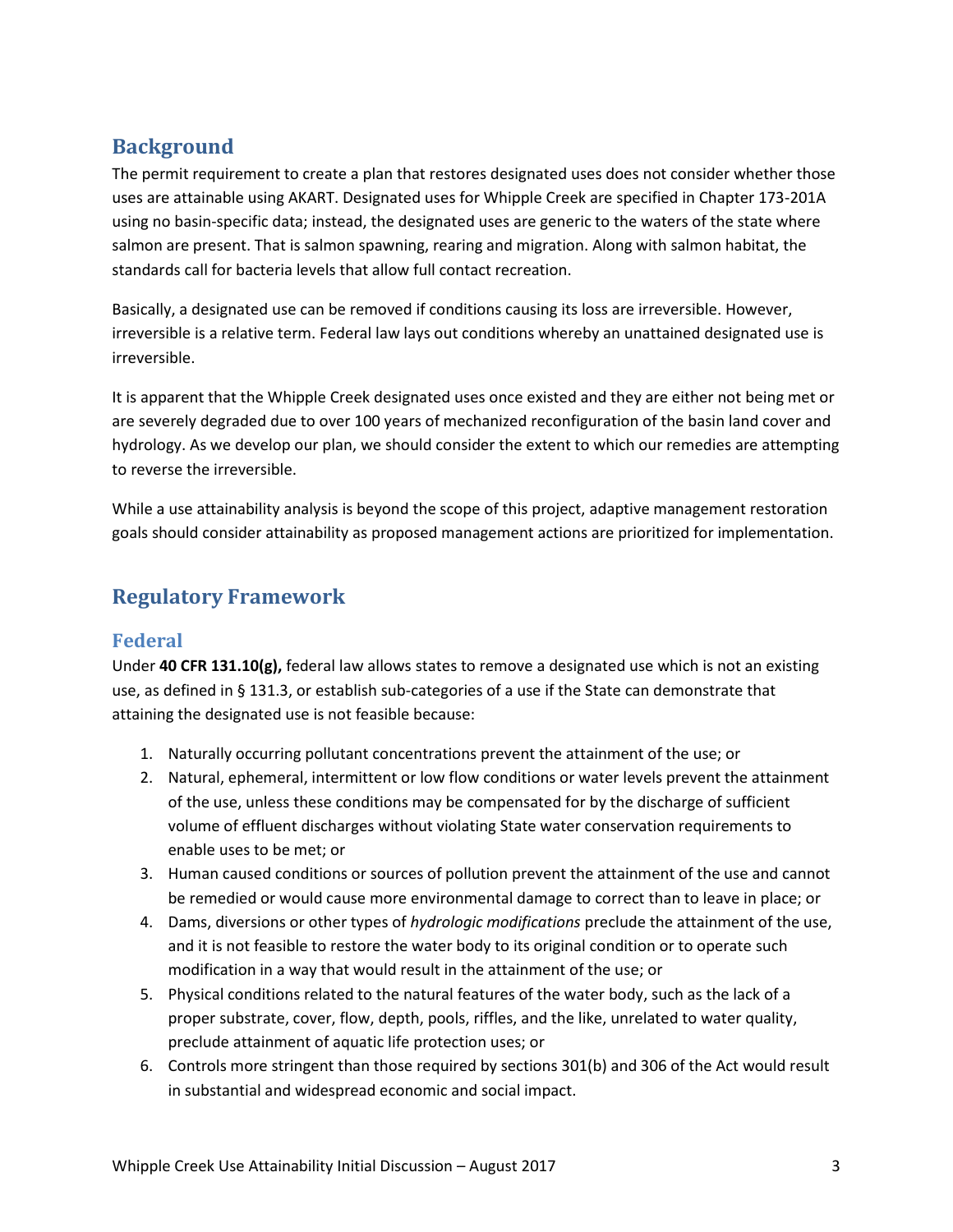#### <span id="page-5-0"></span>**State**

<span id="page-5-1"></span>The state or Washington (section 173-201A.440 WAC) allows the alteration of a designated use through a use attainability analysis meeting the standards of federal law.

## **Hydrologic modifications in Whipple Creek**

#### <span id="page-5-2"></span>**Clark County MS4 as a hydrologic Modification to Waters of the State**

By their very nature, stormwater facilities are hydrologic modifications. These include everything from roadside ditches and driveways to regional stormwater facilities that replace natural elements of the watershed hydrology.

Many hydrologic modifications were built before municipal stormwater permits were in effect and therefore were legally built before water quality standards of state or federal law regulating storm sewer construction.

In Whipple Creek Watershed, hydrologic modifications are extensive, altering watershed hydrology since settlement and forest clearing over 100 years ago.

Restoring stream hydrology to that assumed to fully support the designated use of salmon habitat requires that hydrologic modifications created since settlement and before the first NPDES stormwater permits be removed or somehow mitigated to the point where their effect is removed. To do so will cost huge sums of money beyond the realm of reason. These numbers are in the \$100,000,000 and up range in a basin where the current total stormwater utility fee is less than \$400,000 per year.

Manmade barriers to fish migration exist in Whipple Creek. The most notable is the full barrier created by box culverts under Interstate Freeway 5. As long as the I-5 barrier exists, all use by salmon above I-5 is lost.

Removing hydrologic modifications within the MS4 regulated by the permit is a legitimate requirement for restoring designated uses under an NPDES permit. This includes retrofitting the MS4 to reduce hydrologic modifications.

#### <span id="page-5-3"></span>**Fish Barriers**

Fish barriers such as the I-5 culvert are not part of the permitted MS4 and eliminate a designated use not possible to mitigate by an action on the MS4.

### <span id="page-5-4"></span>**Physical conditions related to the natural features of the water body**

These conditions include lack of a proper stream substrate, which is a gravel substrate to support salmon spawning and healthy macroinvertebrate populations. Ecology's use of relationships between BIBI scores, (which are dependent on gravel substrate sample collection sites) highlights the critical importance of gravel substrate for the beneficial use of salmon spawning, rearing and migration.